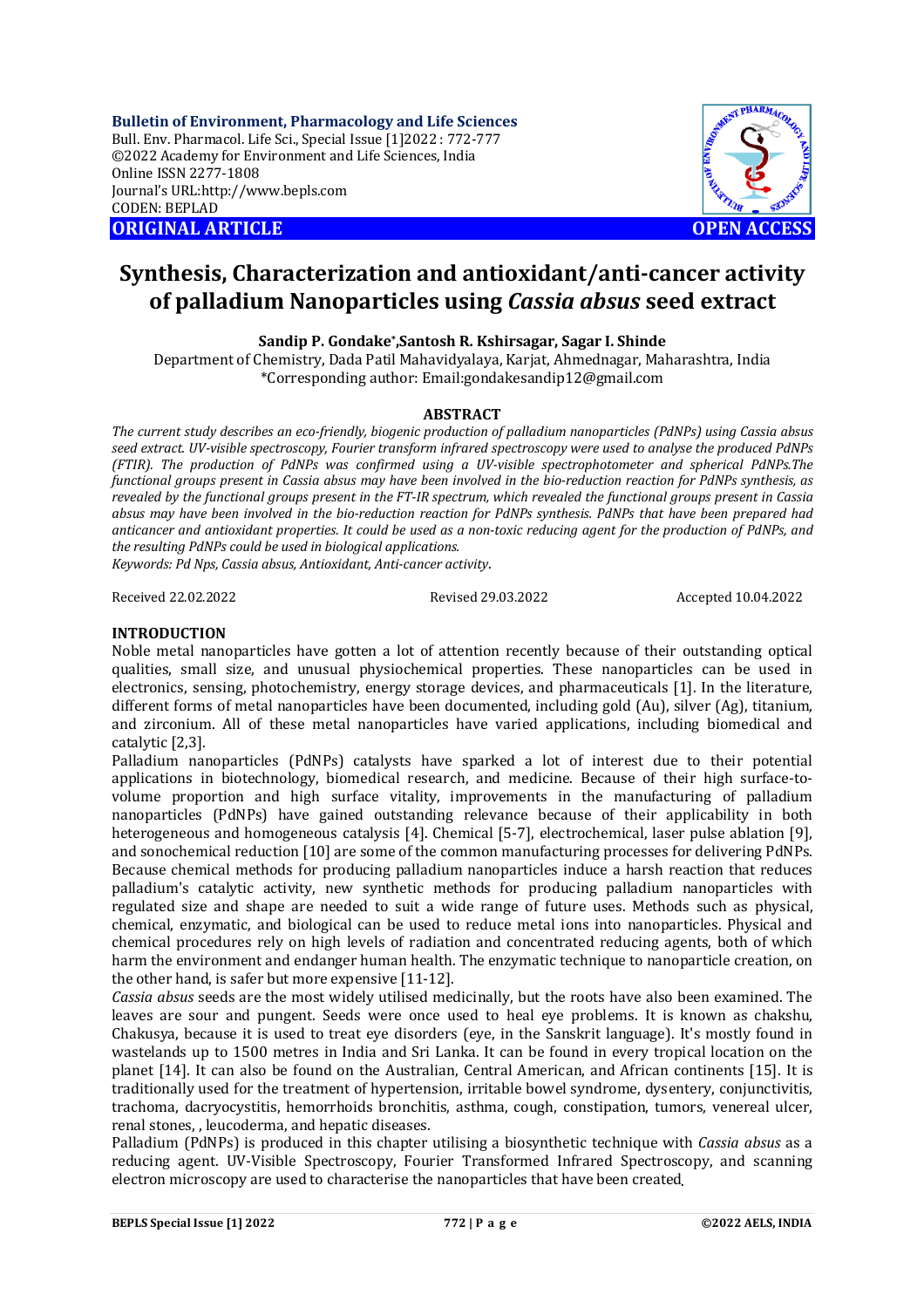#### **MATERIAL AND METHODS BIOSYNTHESIS OF NANOPARTICLES**

In an Erlenmeyer flask, 50 ml of *Cassia absus* seed aqueous extract was added to 90 ml of (1mM) Palladium acetate solution. At room temperature, the reaction mixture was thoroughly agitated, and the development of a brown colour indicated the synthesis of PdNPs. To separate the colloidal suspension of metal nanoparticles, the solution was centrifuged at 2500 rpm for 15 minutes and rinsed twice with deionized water to eliminate contaminants.

#### **CHARACTERIZATION OF NANOPARTICLES**

UV-Visible Spectroscopy (Jasco V670 Spectrophotometer), Fourier Transformed Infrared Spectroscopy (FTIR SHIMADZU), and microscopic techniques such as scanning electron microscopy were used to investigate the biosynthesised metal nanoparticles (SEM ZEISS EVO18).

#### **BIOLOGICAL POTENTIAL OF THE NANOPARTICLES**

#### **ANTI-OXIDANT ACTIVITY**

The PdNPs' ability to scavenge free radicals was demonstrated using the DPPH radical scavenging assay. Various concentrations of NPs (10-50 g/ml) were combined with 500 l of DPPH solution (0.01 mM) and methanol solution to make up to 3 ml. The mixture was thoroughly mixed and maintained at 28°C for 30 minutes in the dark. A UV-Visible spectrophotometer was used to measure the absorbance of the solutions at 517 nm. As a control, ascorbic acid was employed.

#### *IN VITRO* **MCF CELL LINE STUDIES**

The MCF-7 (Michigan Cancer Foundation-7) breast cancer cell line culture, which is a breast ductal carcinoma, was used in the cell line investigations. Absorbance was examined before the medicine was incubated, and the cells were found to be 100 percent alive. The produced nanoparticles were injected into the cell line at the appropriate timings, and the absorbance and vitality of the cells were evaluated [16-19].

#### **RESULTS AND DISCUSSION CHARACTERIZATION OF METAL NANOPARTICLES UV-VISIBLE ANALYSIS**



**Fig.1. UV-Visible analysis of** *Cassia absus* **mediated synthesis PdNPs**

UV-Visible spectroscopy was used to investigate how *Cassia absus* aqueous extract facilitated PdNP production. After 24 hours of incubation, the solution's colour changed from brownish yellow to dark brown. Surface plasmon resonance (SPR), an intrinsic feature of metal nanoparticles, is responsible for the colour shift in the produced solution. The UV-Vis spectra for the production of PdNPs is shown in Figure 1. Due to its SPR, PdNPs did not show this distinctive peak.In this study no significant peaks appeared after 24 h which revealed the formation  $Pd^{(2+)}$  of Pd ions and similar results were reported for the UV vis analysis for PdNPs.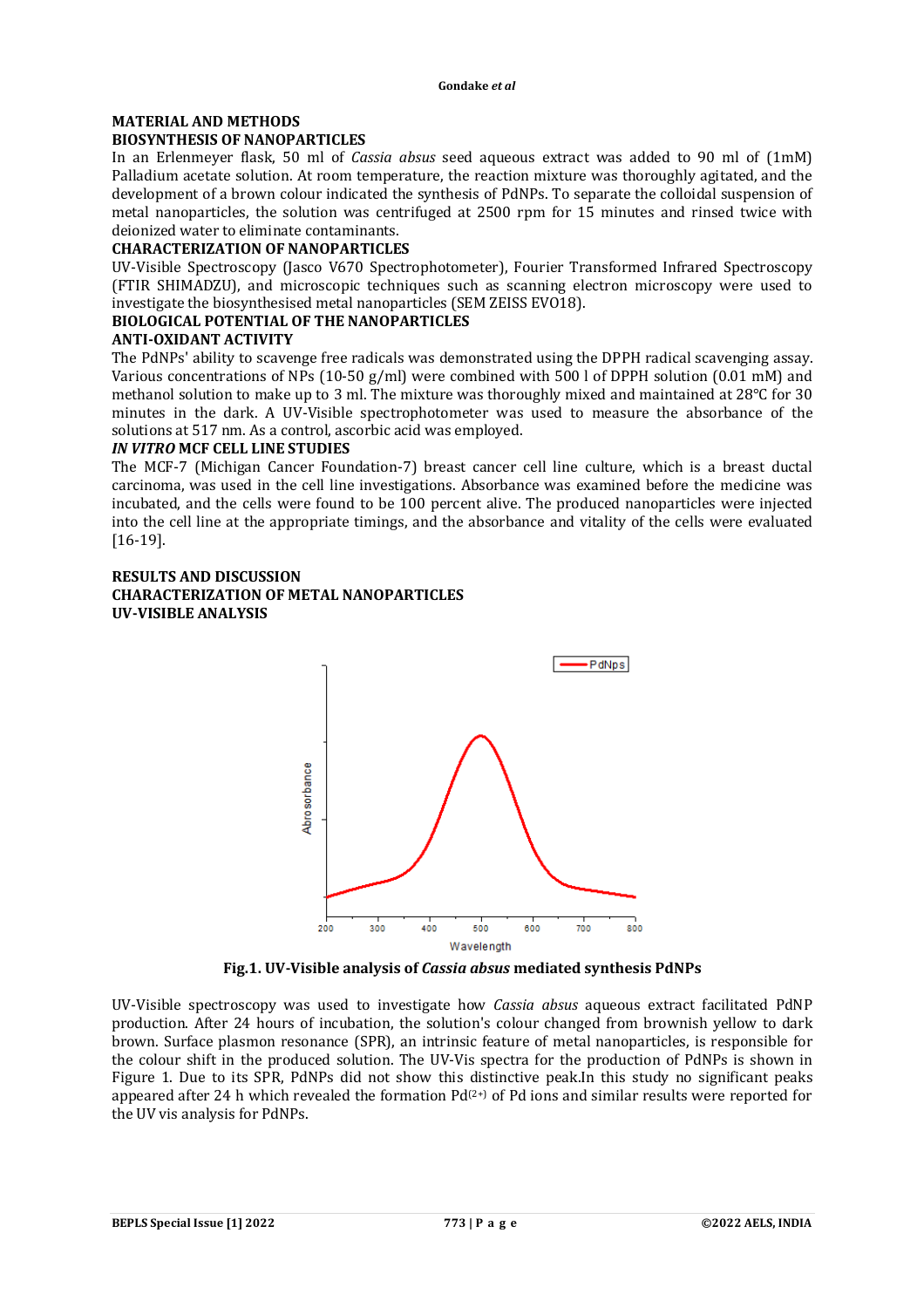



The *Cassia absus* extract and manufactured PdNPs IR spectra were analysed in order to determine the essential chemicals involved in the bio reduction process. (Fig.2). The spectra of aqueous extract showed intense signals at  $3353 \text{cm}^{-1}$  (hydroxyl group); 1636 cm<sup>-1</sup> (amide I band) and 1013 cm<sup>-1</sup> (polysaccarides). Minor peaks at 2103 cm-1 corresponding to alkyl and amide were also observed. The IR spectra of *Cassia absus* assited PdNPs, on the other hand, show a decrease in peak intensity of functional moities such as phenolic compounds, which are involved in the reduction process during PdNP formation. In the absence of any strong ligating agents for the conversion of PdNPs, the fluctuations in peak intensity could be attributed to polyphenlos adsorption on the surface of metallic nanoparticles via the interaction of electrons.

#### **SEM ANALYSIS**

The existence of triangle-shaped particles was revealed by microscopic investigation of *Cassia absus* assisted PdNPs detected by SEM (Fig. 3). The average particle size of the PdNPs was determined from the histogram to be 11.8 nm.



**Fig.3. SEM analysis of synthesized pdNPs ZETA POTENTIAL AND DYNAMIC LIGHT SCATTERING ANALYSIS**



 $-$  PdNps

**Fig.4. Zeta potential and DLS analysis of** *Cassia absus* **mediated PdNPs**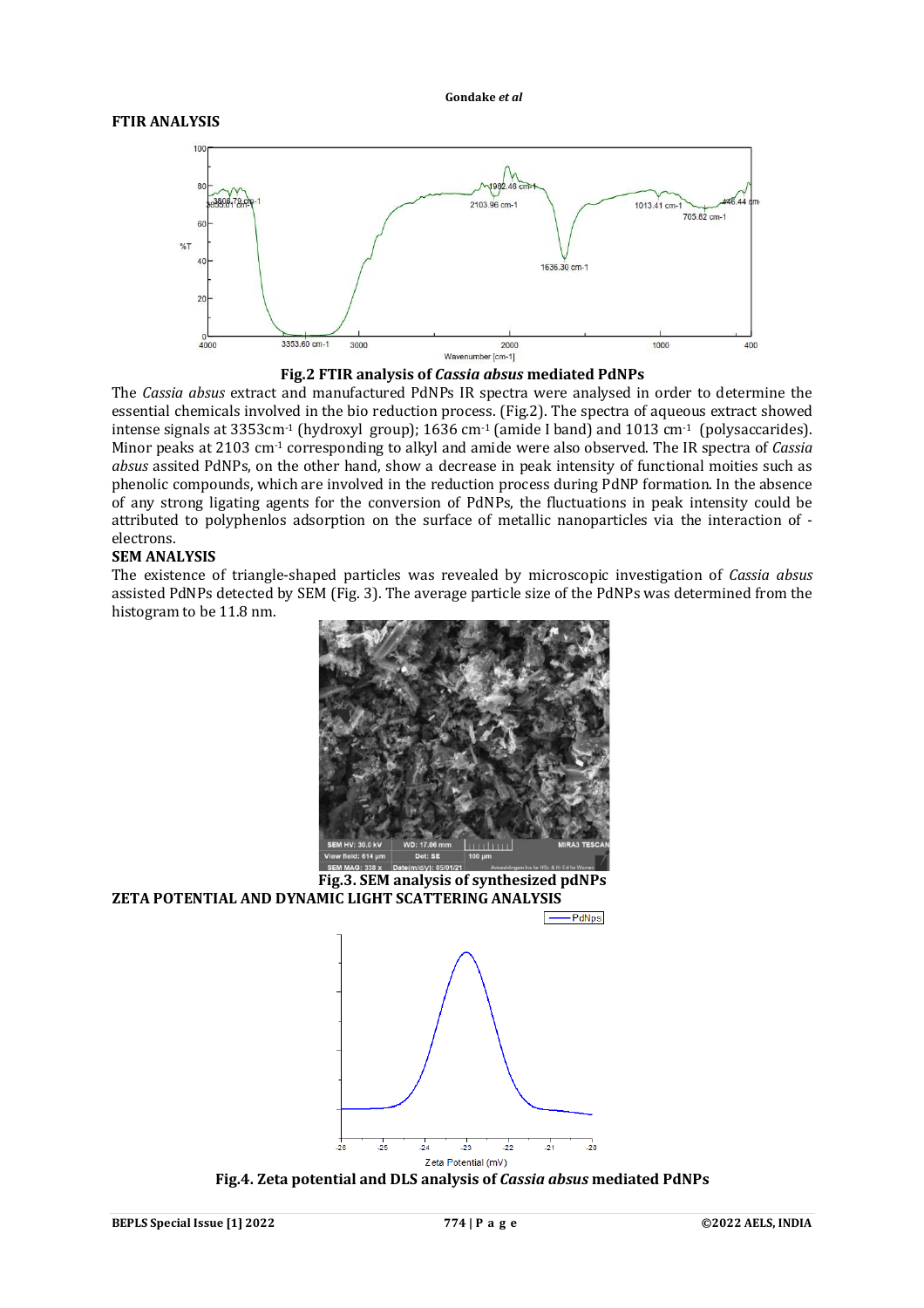The zeta potential was used to investigate the stability and surface charge of the produced PdNPs. -23.2 mV was discovered to be the zeta potential (Fig. 4). The discovered zeta potential value ranges from -26 to -20 mV, indicating that the nanoparticles are stable and acceptable for biological applications. PdNPs have a particle size of 12 nm, according to DLS (Fig.6). The particle sizes determined by these various methods are equivalent. *Cassia absus*-mediated biosynthesised PdNPs were clearly nanosized.

#### **BIOLOGICAL APPLICATIONS: ANTI-OXIDANT ACTIVITY**



**Fig.5. Antioxidant activity of** *Cassia absus* **mediated PdNPs**

DPPH was used to assess the anti-oxidant effects of the NPs generated using *Cassia absus*; that is, an increase in NP concentration leads to an increase in anti-oxidant activities (Fig. 8). The exertion of radical scavenging effects varied significantly among the anti-oxidant assays, according to a comparative analysis. PdNPs' antioxidant activity on DPPH free radicals was investigated in a dose-dependent manner (Fig. 5). At high concentrations of PdNPs (1000 g/ml), maximum radical inhibition (88%) was observed. However, ascorbic acid (standard) showed slightly lesser inhibition effect (89%) at 1000 µg/ml concentration compared to the biogenic PdNPs. Its showed the *Cassia absus*also similar anti-oxidant activity compared to ascorbic acid.

#### **ANTICANCER ACTIVITY**

# MCF7 cell line studies

MCF-7 (Michigan Cancer Foundation-7) cell line tests were used to culture a breast cancer cell line that is a breast ductal carcinoma. When the absorbance was checked without the drug incubation, the cells were found to be 100 percent viable. The produced nanoparticles were injected into the cell line at appropriate periods, and their absorbance and viability were assessed. The lethal ability of PdNps at various concentrations Figure 6 . At 50 g / ml cells, cells that could survive PdNps effects at lower doses were entirely destroyed.



Fig. 6. Representation of cell morphology at 50 μg concentration of Nanoparticles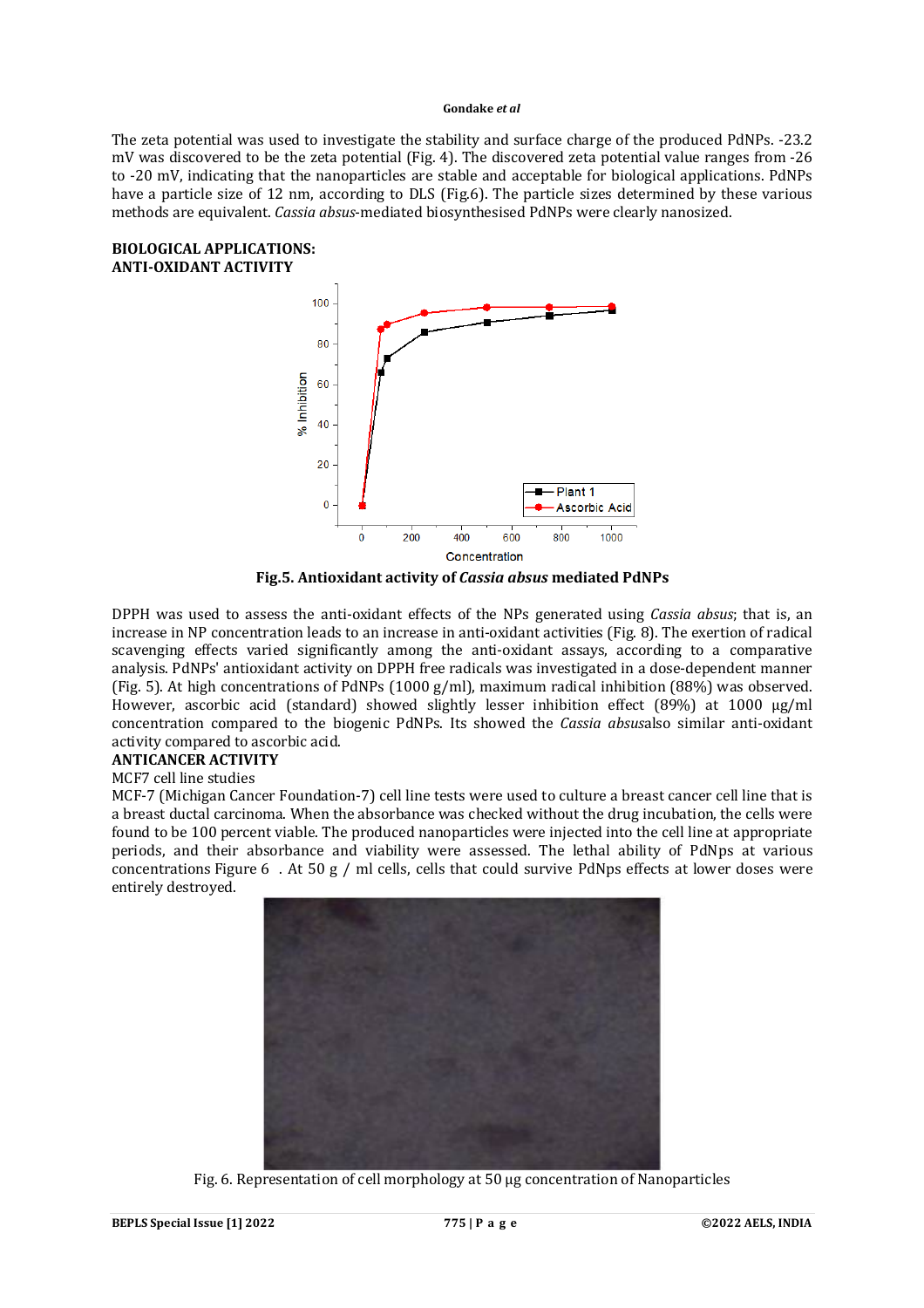#### **CONCLUSION**

*Cassia absus* seed extract was used to make PdNPs. The colour change and UV-Vis spectrophotometery confirmed the production of PdNPs. SEM analysis validated the size distribution of spherical-shaped PdNPs. The zeta potential was used to investigate the stability and surface charge of the produced PdNPs. -23.2 mV was discovered to be the zeta potential. The PdNPs demonstrated considerable anti-oxidant and anti-cancer activity in biological testing. The researchers discovered that *Cassia absus* seed extract is a low-cost and efficient source of PdNPs, and that PdNPs generated from it can be employed as an effective antibacterial agent in biological applications.

# **CONFLICT OF INTEREST**

The authors declare that they have no conflict of interest.

#### **ACKNOWLEDGMENTS**

The authors gratefully acknowledge the Central Instrumental Facility, Savitribai Phule, Pune University, Pune, India and DST - FIST sponsored Central Instrumentation Laboratory, Dada Patil Mahavidyalaya, Karjat Dist- Ahmednagar, India for the spectral analysis and financial support.

#### **REFERENCES**

- 1. M.-C. Daniel, D. Astruc,(2004). Gold nanoparticles: assembly, supramolecular chemistry, quantum-size-related properties, and applications toward biology, catalysis, and nanotechnology, Chem. Rev. 104, 293–346.
- 2. R. Jin, Y.C. Cao, E. Hao, G.S. Métraux, G.C. Schatz, C.A. Mirkin,(2003). Controlling anisotropic nanoparticle growth through plasmon excitation, Nature 425 , 487–490.
- 3. K.B. Holt, A.J. Bard, (2005). Interaction of silver (I) ions with the respiratory chain of Escherichia coli: an electrochemical and scanning electrochemical microscopy study of the antimicrobial mechanism of micromolar Ag+, Biochemistry 44, 13214–13223.
- 4. T. Bortolotto, S.E. Facchinetto, S.G. Trindade, A. Ossig, C.L.Petzhold, J. Vargas, O.E.D. Rodrigues, C. Giacomelli, V.Schmidt, (2015). Polymer-coated palladium nanoparticle catalysts for Suzuki coupling reactions, J. Colloid. Interface Sci. 439, 154-161.
- 5. M. Eryürek, Y. Karadag, N. Taşaltın, N. Kılınç, A. Kiraz, (2015). Optical sensor for hydrogen gas based on a palladium-coated polymer microresonator, Sens. Actuators B: Chem. 212, 78-83.
- 6. R. Narayanan, M.A. El-Sayed, (2005). Catalysis with transition metal nanoparticles in colloidal solution: nanoparticle shape dependence and stability, J. Phys. Chem. B. 109, 12663-12676.
- 7. A.P. Kumar, B. P. Kumar, A.B.V.K. Kumar, B.T. Huy, Y-I. Lee, (2013). Preparation of palladium nanoparticles on alumina surface by chemical co-precipitation method and catalytic applications, Appl. Surf. Sci. 265, 500-509.
- 8. M. Rajkumar, B.Devadas, S-M.Chen, P-C. Yeh,(2014). Single step electrochemical fabrication of highly loaded palladium nanoparticles decorated chemically reduced graphene oxide and its electrocatalytic applications, Colloid. Surf. A. 452, 39- 242 45.
- 9. A.K. Suresh, M.J. Doktycz, W. Wang, J.W. Moon, B. Gu, H.M. Meyer III et al., (2011). Monodispersed Biocompatible Ag2S Nanoparticles: Facile Extracellular Bio-fabrication Using the Gamma-proteobacterium, S. Oneidensis. Oak Ridge National Laboratory (ORNL), Center for Nanophase Materials Sciences; High Temperature Materials Laboratory.
- 10. S. Ullah, A. Ahmad, A. Wang, M. Raza, A.U. Jan, K. Tahir, et al.,(2017). Bio-fabrication of catalytic platinum nanoparticles and their in vitro efficacy against lungs cancer cells line (A549), J. Photochem. Photobiol. B Biol. 173, 368–375.
- 11. Zhang, M. Liu, M. Liu, Y. Xiao, Z. Li, J. Chen, et al., (2014).Homogeneous Pd nanoparticles produced in direct reactions: green synthesis, formation mechanism and catalysis properties, J. Mater. Chem. 2, 1369–1374.
- 12. M. Peng, Y. Liu, H. Jiang, R. Chen, W. Xing, (2016). Enhanced catalytic properties of Pd nanoparticles by their deposition on ZnO-coated ceramic membranes, RSC Adv. 6,.2087–2095.
- 13. M.-C. Daniel, D. Astruc, Gold nanoparticles: assembly, supramolecular chemistry, quantum-size-related properties, and applications toward biology, catalysis, and nanotechnology, Chem. Rev. 104 (2004) 293–346.
- 14. R. Jin, Y.C. Cao, E. Hao, G.S. Métraux, G.C. Schatz, C.A. Mirkin, (2003). Controlling anisotropic nanoparticle growth through plasmon excitation, Nature 425, 487–490.
- 15. K.B. Holt, A.J. Bard, (2005). Interaction of silver (I) ions with the respiratory chain of Escherichia coli: an electrochemical and scanning electrochemical microscopy study of the antimicrobial mechanism of micromolar Ag+, Biochemistry 44, 13214–13223.
- 16. Nagadeep, J., P. Kamaraj, and M. Arthanareeswari. (2019)."Gradient RP-HPLC method for the determination of potential impurities in *Dabigatran etexilate* in bulk drug and capsule formulations." Arabian Journal of Chemistry 12, no. 8 : 3431-3443.
- 17. Jaishetty, Nagadeep, Kamaraj Palanisamy, and Arthanareeswari Maruthapillai.(2019). "Enantiometric Separation Of Sitagliptin In A Fixed Dose Combination Formula Of Sitagliptin And Metformin By A Chiral Liquid Chromatographic Method." Int J Pharm Pharm Sci, 8: 30-34.
- 18. Jaishetty, Nagadeep, Kamaraj Palanisamy, Arthanareeswari Maruthapillai, and Rajamanohar Jaishetty. (2016). Trace Level Quantification of the (−) 2-(2-amino-5-chlorophenyl)-4-cyclopropyl-1, 1, 1-trifluoro-3-butyn-2-ol